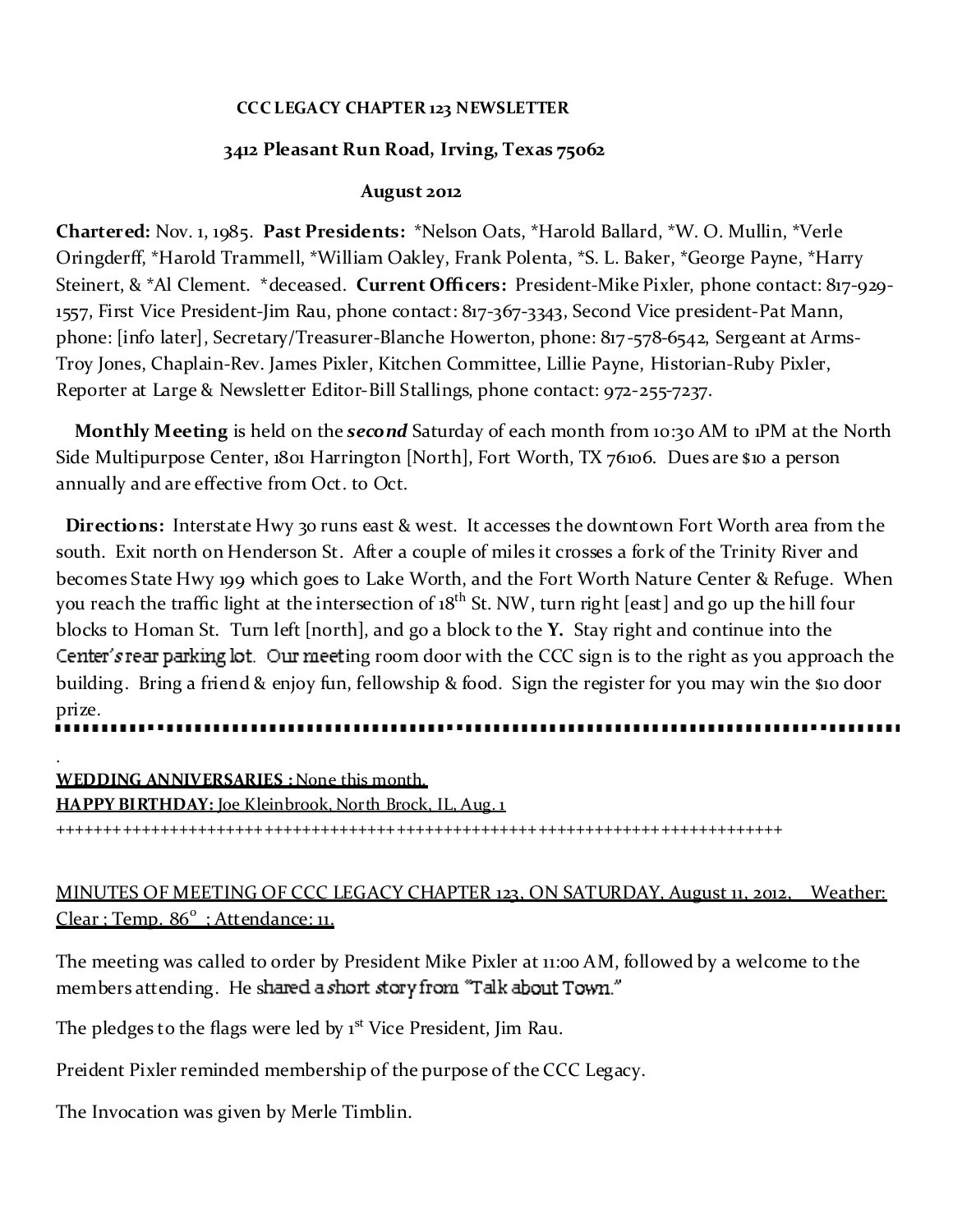The membership was asked if they received the July newsletter via email or USPS. All in attendance had, a motion to accept the minutes from the July 2012 meeting was made by Pat Mann,  $2^{nd}$  by Bill McKee, motion was passed.

The Financial Report was stated as: Previous balance - \$1237.04, deposit pending, \$72.00, projected new balance:  $\alpha$  309.04 +  $\alpha$ 5 for 2 placemats, and "pass the can." Motion to accept as stated by Bill McKee, 2<sup>nd</sup> by Bill Stallings, motion was passed.

There were no anniversaries noted for August; one birthday, Joe Kleinbrook, 1 August. A report from the Call List Reps followed. Many members are not able to attend due to health reasons and/or previous scheduled events.

Old Business was next with a reminder to vote for directors at CCC Legacy Inc. by USPS or email; the CCC Legacy Gathering in Montana; and the chapter web-side: http://ccclegacychaper123,webs.com.

Under New Business: 2 pavers, 6X6, at \$150 each, to be purchased in honor of Al Clement and Curtis Greer. Motion for action made by Bill Stallings, 2<sup>nd</sup> by Bill McKee, motion passed. President Pixler appointed Jim Rau to head this project.

As part of the program, members shared life stories during wartime and times of peace. The following was offered. Bill McKee shared the time he worked on the F-16 in the local area. Merle Timlin shared a time his outfit shot down 2 of our P-38s after they had strafed the convoy he was in with the proper ID Panels installed. Jim Rau shared a story that he read of a P-38 which would feather one engine and approach a flight of B-17s, only to open fire on them. The P-38, flown by an Italian, was finally shot down by gunners in the flight. Pat Mann shared the time a young supervisor walked into the post office saying, "look what I have." It was a live grenade. It was recognized as such and was removed out the back. Steve Porter shared he joined the U.S. Army in 1948 and stayed for 20 years, with an option to stay another 10, if he would.

Richard Crooks, who always has a story, shared the time he saw footprints to a locker he was watching on the graveyard shift during his time in the CCC. He removed the POL products in the locker, then hid inside and waited. When the culprit opened the locker, Richard jumped up and captured him, and the car that had brought him, left. Other stories of pointing a 5-inch gun at Franklin Roosevelt and sinking a sub in 1943 were related. You just have to be there to hear the history shared at these meetings. You are missing a lot.

Pass the Can was next with the drawing. Bill Stallings won the \$10 door prize. The ladies present prepared for the meal and Merle Timblin offered the blessing.

A motion to adjourn, by Merle Timblin,  $2<sup>nd</sup>$  by Bill Stallings, meeting adjourned at 12:09 PM.

A gracious meal followed, enjoyed by the CCC Legacy Chapter 123 family.

Respectfully Submitted by,

Mike Pixler, President, CCC Legacy Chapter 123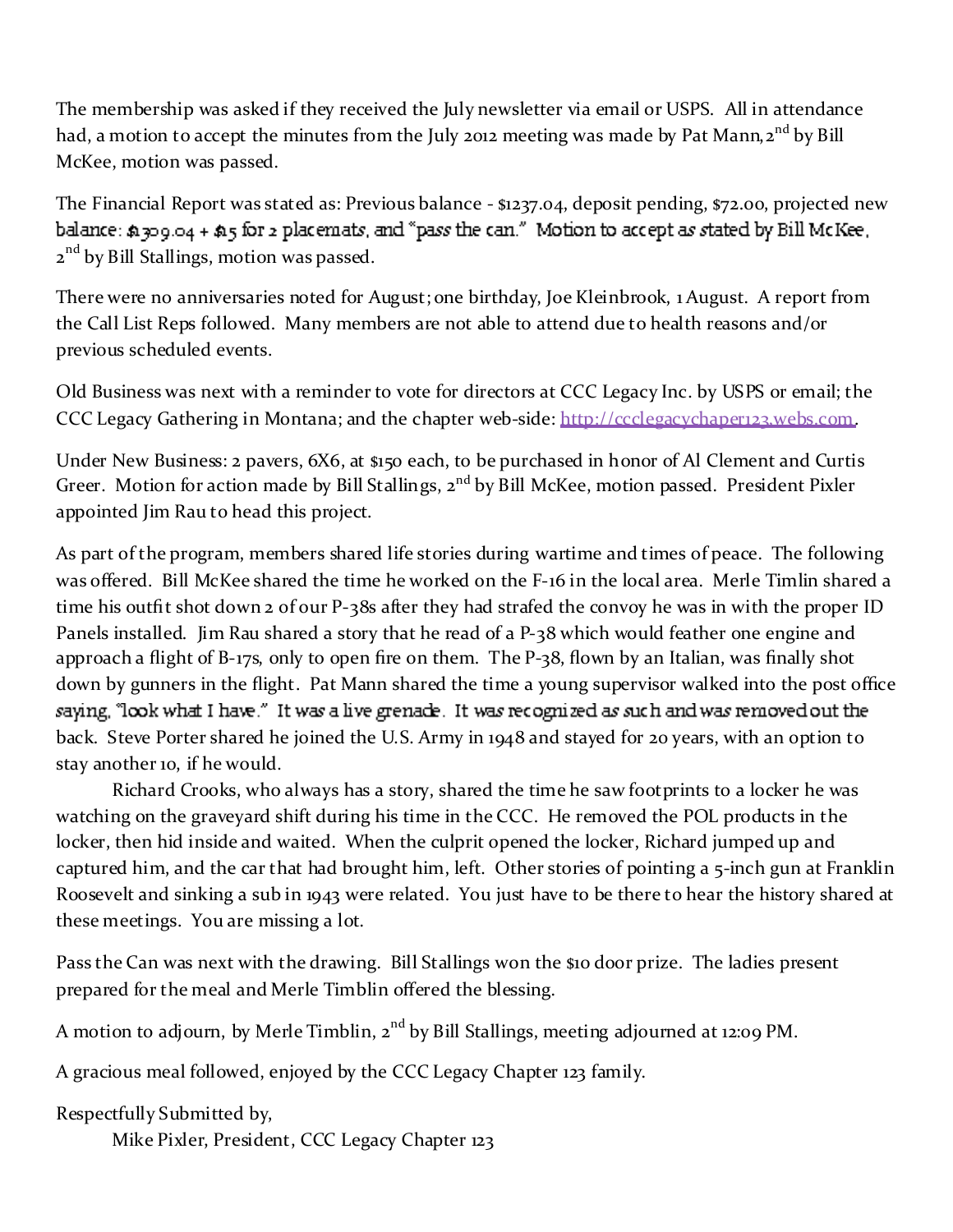# **THE PRESIDENT'S CORNER 8-11-2012**

#### **The Sub ject for This Corner is: What did they do?**

What did who do? The women that became the wives of the CCC Boys, that's who. During their time in the CCC, the boys were not married. It was not part of what they were doing. The boys signed on to help their families at home. You know they made one dollar a day, thirty dollars a month, with twenty five being sent home to support their families. During that time, one could get along with just five dollars a month. A honest  $day$ s work for an honest da $\gamma$ s pa $\gamma$ . Might not have been much but people of today could learn a lot from them.

What about the women. First you must understand I have no idea what I'm talking about, being a man, you know. What I share here is second hand, at best, heard from some of the women, wives, daughters, and girlfriends of the boys that I have met in the CCC Legacy:

Such things include, we saved tin foil. I'm not sure what "they" did with it, but I remember we saved it at school, when we went to school. My brother was in the CCC. Somewhere in Oregon, I think. I remember money arriving from him, I don't remember how or in what form the money arrived; my dad took care of that. But, when it arrived we would make a trip into town for a few groceries and needed supplies. I do remember without it, I would not be here. We just did not have anything, period.

We girls did what we could and what we had to do to get along. I remember when the war started, the boys left again. As time went by, we kept the United States of America alive and well, until the boys came home. That's when, as I recall; many of we girls married the CCC boys. Even though they were back from the Army, Navy, Marines, etc. and never forget the American Merchant Marine, they were CCC boys first. That was before the war. Anyway, as we married, and began our lives as a couple, the boys would work, both at their jobs and at home, and we would keep the house and perform the duties to keep the house together. We would support our boys any way we had to or could. That's what we did, took care of the boys. I guess that's why anniversaries of the women and the CCC boys lasted, or have lasted forty, fifty, sixty, and I have heard 71 years of marriage - my they were young.

Anyway, thank you to the women for what they did and who cared for the CCC boys. We're all better off because you did.

Hope to see you at the 14 September meeting. When our members are not there, they are surely missed. The chapter will have a room available in Montana. Let me know if you would like to share. Don't forget to vote for directors for CCC Legacy Inc. either by mail or call me with your vote. Deadline/postmark is 10 September. It's a family thing.

Yours in Service,

Mike Pixler, President, CCC Legacy Chapter 123

# **A REPEAT REMINDER**

If you receive the "CCC Legacy Journal," you have until Sep. 10, 2012, to mail in your ballot for the Board of Directors for National. It's on page 15 of the last issue, or email your vote to Pres. Mike Pixler at  $RUAVET@aol.com$  or call him at  $817-929-1557$ , and he will see that your vote gets recorded.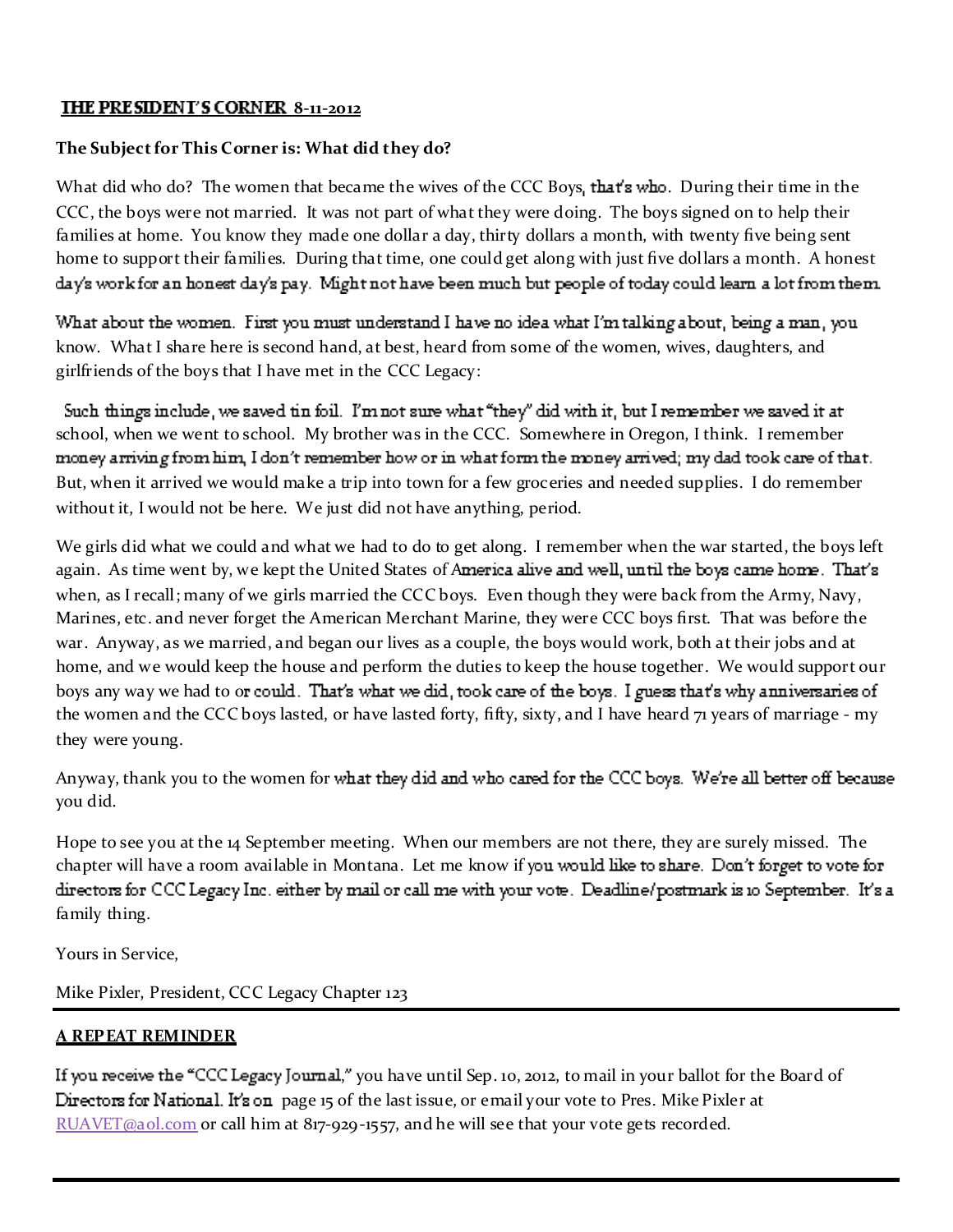# **REPORT ON MEMBERS**

Norbert Gebhard had recent surgery due to his bladder cancer, and his wife, Betty, tells us he is doing OK, able to take walks outside, has a good appetite, and has no pain.

We finally got to talk with Lillie Payne and found that she is now back at home again. She was in a nursing facility in Denton but had to leave. She is having a tough time of it, and her son and grand-daughter come and help as they can. She would like to hear from her friends. Her address is 2608 Denison, Denton, TX 76201.

Our Poet Laureate, Jack Bragg, is not well. Lille Payne tells us he is having real trouble getting around. He is now staying with his son and family in Carrollton. We will try to have the address soon.

We have just visited with long-time members Jim Lyde and Marga. Jim is 95 now and Marga is 97. They had their 73<sup>rd</sup> Anniversary in May. Jim has been in a nursing facility for over a month now with symptoms of pneumonia, and is showing good improvement. Their grandson, Trey, is a big help to them. Jim has led a very interesting life, and we enjoyed talking with him. Jim would also appreciate hearing from you. His address is Signature Pointe on the Lake, 14655 Preston Rd., Room #443, Dallas, TX 75254.

We missed Larkin Dilbeck and daughter, Larka, this last meeting. We found that they have been on a two-week Alaska cruise. That's a poor excuse for missing one of our meetings! Ha.

Fay Clement stays close to home most of the time now, spending time with grand-children when she is able.

# **Curtis Greer Continues His Own Story In His Own Words.** {with thanks to Dennis Greer }

I was shipped out on cadre  $\lceil$  a core or nucleus of a group] in the summer of 1942 from the 23<sup>rd</sup> Infantry Regiment, 2<sup>nd</sup> Infantry Division [Indian Head] stationed at Fort Sam Houston, San Antonio, Texas, to help form a new division - the 102<sup>nd</sup> Infantry Division [Ozarks] at Camp Maxey, located at Paris, Texas. We were delayed for about one month at Camp Swift, Bastrop, Texas, near Austin in order to receive additional supplies and training. The  $94<sup>th</sup>$  Infantry Division was also stationed there at the time. Major Nardone was our Regimental Surgeon at that time. Later, and through the war, Captain Kenneth K. Keown held that position.

I would guess the population of Paris, Texas, in 1942 was around 26,000. The GIs training there numbered about 55,000; so you can understand the chances of me meeting my future wife and lifetime companion weren't that great. But it happened.

I was engaged to Donna Jean King at that time. She was the sister of my best friend, U.J. King and lived at Sudan, Texas, northwest of Lubbock. She later joined the WACs and served during Worth War II. After I met LaVaughn, I knew she was the one who was meant to be my wife and that Donna Jean and I didn't really match up, so I broke off our engagement. I understand that she later married a New York City detective.

My First Sergeant, Warren H. "PeeWee" Belcher was a neighbor of the Dennis family. He and his wife, Dorothy, were authorized to reside "off post." The street designation has changed now, but back then I believe it was SW 25<sup>th</sup> Street. J.W. "Wes" Dennis and wife, Minnie; along with their children, LaVaughn, Orville, Melvin, and Peggy, lived next door. Wes was employed by the Corps of Engineers, which built nice things like obstacle courses for the soldiers to train on. He had previously helped build Shepherd Air Base at Wichita Falls, Texas. Anyhow, "PeeWee" invited my friend Dale Banks and me out for dinner and a home cooked meal one night and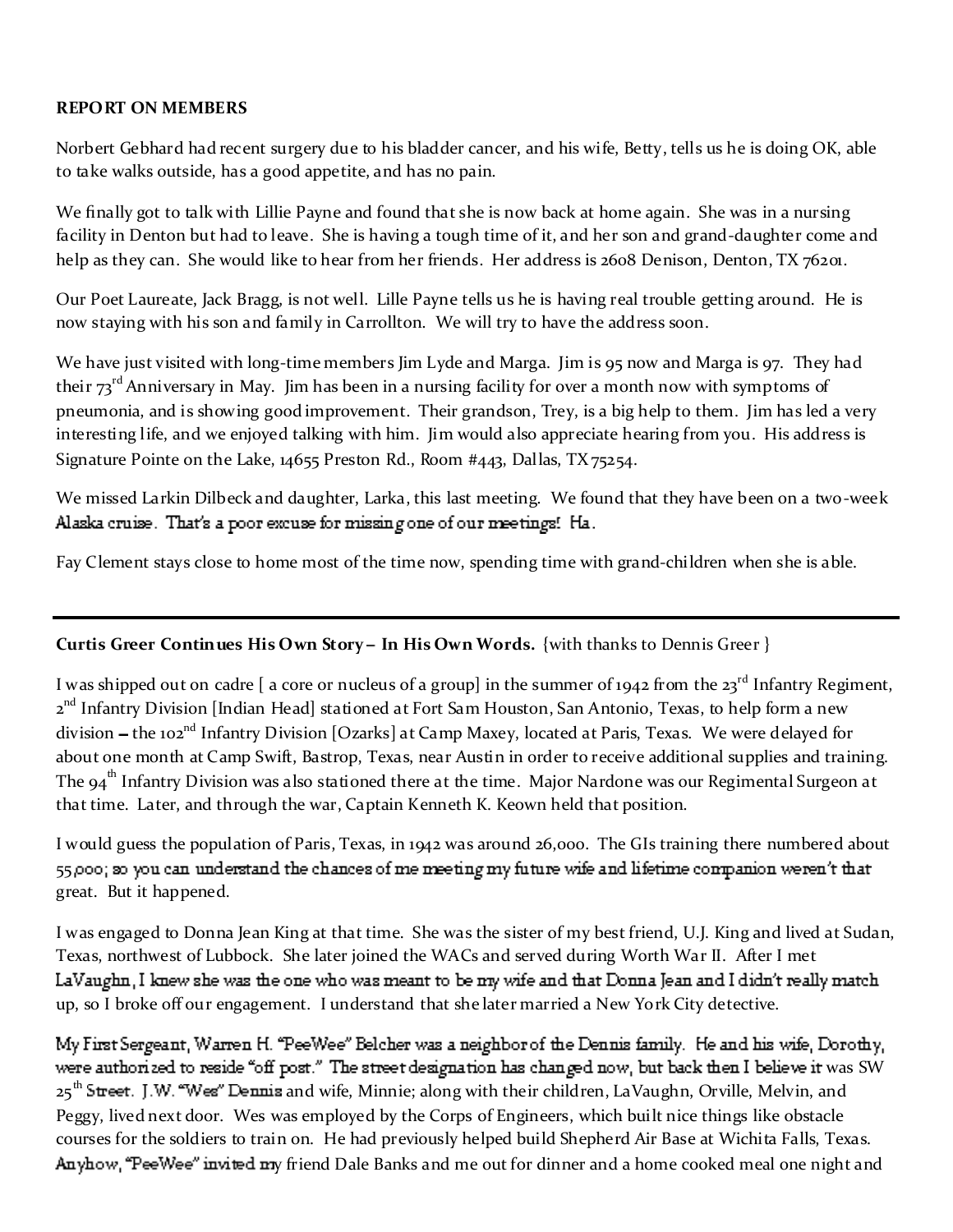LaVaughn and her friend Virginia Smith too. The minute that LaVaughn opened the screen door and invited us in that evening it was love at first sight. I have always admitted and believed that. I even helped her do the dishes that night. In later years I joked that I never helped with the dishes after that. It wasn't true though, and I did help with dishes and housework many, many times during our marriage and I do believe a husband should do these chores; especially when his wife works outside the home. LaVaughn had another friend named Virginia Helms who lived on the corner. She wasn't present at the dinner that night but was later introduced to our medical section Sergeant William A. "Bill" Purvis [the bravest man I ever knew] and would you believe they fell in love, got married, became our life-long friends, had two boys and one girl; and after the war they built their home in Paris, Texas, where Bill was employed as a postman. I guess you could say that the Medical Detachment, 406<sup>th</sup> Infantry Regiment, 102<sup>nd</sup> Infantry Division, claimed that block of SW 25<sup>th</sup> in Paris, Texas. Others who lived there loved us and provided for our needs as so many people did, especially during the war years.

In the fall of 1943 our 102<sup>nd</sup> Infantry Division was designated to participate in the huge Louisiana maneuvers. This training exercise was old hat for we had been through that in the fall of 1941 with the 2<sup>nd</sup> Infantry Division. We left Camp Maxey and were replaced by the 99<sup>th</sup> Division [Checkerboard]. After the training exercises, we were ordered to Camp Swift again. The 94<sup>th</sup> Infantry Division had vacated that camp. I got a Christmas leave and went to Fort Worth to see my mother, then on to Paris to see LaVaughn. Her parents let her return to Fort Worth with me to meet my folks. As I remember it, New Years Eve was on a Saturday. I had heard that it was

easy to get married at the Parker County courthouse at Weatherford, so LaVaughn and I decided to give it a try. We borrowed my brother-in-law's car, a 1937 Ford, and trusted it to get us the 30 miles over there and back. The tires were paper-thin and gasoline was rationed. John Grace and my sister, Pauline, were really good to us. We got our blood work done at the old Medical Arts Building in Fort Worth and headed west, arriving just before closing time. Judge Banks married us. He told LaVaughn [after she fibbed about her age] that she looked like a girl who wouldn't tell a story about anything except her age. Actually she was 15 years and 9 months old and I was 20 years and 2 months old. My brother Robert [Bob] was a witness. On the way home we blew out a tire but were fortunate to have a spare. I recall that brother Bob placed it upright beside a barb wire fence along side old Highway 80. John and Pauline lived at 3716 South Henderson at the time and that's where we spent our honeymoon night, sleeping on the living room floor on a pallet. We returned to Paris the next day, and I remember going through Dallas on the bus and Randolph Field was playing before a large crowd in the annual Cotton Bowl game. I also remember an old man who got on the bus at Cooper and sold delicious ham sandwiches for fifteen cents. We decided to keep our marriage a secret for the time being, and I returned to Camp Swift.

Meanwhile Bill and Virginia Purvis had married and rented a room in a private home on 11<sup>th</sup> Street in Austin which is just south of the Texas State Capitol building. Virginia learned there was another room available in the same block so she wrote LaVaughn explaining the situation and encouraging her to tell her parents she was married and come on down to Austin because indications were that we would be shipping out overseas before too long. LaVaughn left the letter on her dresser after reading it, and later her dad, Wes, happened to read it too! I understand he became very upset and kept asking her, "Baby, why did you do it?" He also threatened to have me court-martialed and probably could have done so, for she was under age and I think he knew a General or two; but he didn't, and they let her come on down to Austin. After the war and in later years Pa-Pa became my best friend and I loved him dearly and he was like a father to me. I think he was disappointed that I never became the hunter or fisherman that he hoped I would be, but I always enjoyed visiting them in Louisiana and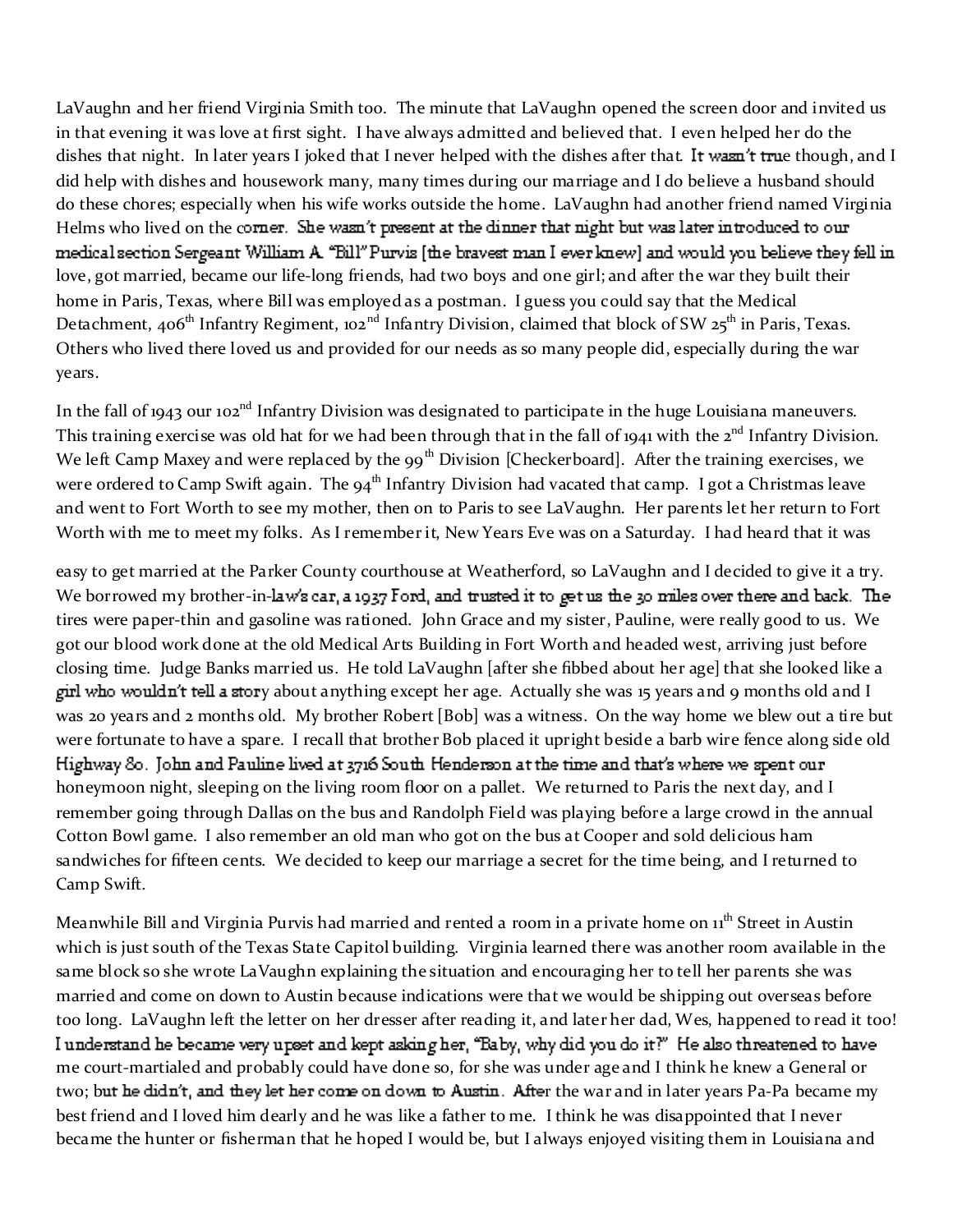trying. Also, Minnie and I were probably even closer, and she played the mother role in my life after my own Mom passed away. We had many good times together and have lots of good memories of our association.

We rented that room in a private home on  $11<sup>th</sup>$  Street in Austin. I would get up early and catch the trailer bus to Camp Swift with Bill Purvis, and LaVaughn would walk to the only high school in town at the time, Austin High, which was near the Capitol. Regarding Austin, my mother and father lived there when they were first married; LaVaughn and I lived there also after we were married, as our two older children and their spouses, and now one of our grandsons and his wife. To say we're a little bit burnt orange at our house is putting it mildly.

D-Day in Europe was on June  $6<sup>th</sup>$ , 1944. This is when the great Allied Forces landed on the beaches of Normandy which were strongly defended by some of Hitler's best troops. This was the beginning of the end for them. Later I got to tour those German defenses [pillboxes and gun emplacements] and understand why our casualty rate was high. After riding the bus from Austin to camp the morning of June  $6<sup>th</sup>$ , I awoke the troops in the barracks and told them of the good news we had all been waiting to hear. Let's get over there, get the war over, and return home to normal. That was the attitude of the troops, and the entire country for that matter.

About a month later our outfit was ready to ship out to Fort Dix, New Jersey, Camp Kilmer, New Jersey, and the New York Port of Embarkation. Bill and I went ahead to Ft. Dix on the coal burning, cinder producing, non-air conditioned train of those days to White Horse, just outside Trenton, New Jersey. We knew we would be there only a short time, however we were able to rent two upstairs rooms from a Mrs. Coffee, who owned a beautiful home and whose husband was already in France. On some weekends she was not home and we were allowed to use the kitchen, the waffles were great! Before the girls arrived, a transportation strike took place in nearby Philadelphia and workers were unable to get to their defense plant jobs, which hindered the war effort. Orders came down on a Sunday morning for our division to go to Philadelphia and get the transportation going again. We hit there about noon and put a soldier with a full load of ammunition on each and every streetcar, bus, subway car, and elevated train car that the Transit Company owned. By sundown all transportation was up and running and the strike was over. We stayed in place about 10 days. Sometimes it takes force to get the job done.

When we left Ft. Dix for Camp Kilmer and the New York Port of Embarkation, it was a very emotional period in my life; however we were all in the same situation. I have always dreaded separations and good-byes. Perhaps this is from coming from a broken home at the early age of eleven. I can remember crying that morning as Bill and I left our young brides and rode the taxi to camp knowing we wouldn't return. I do remember stating that "I'll be back," and by the grace of God I was able to do so, about 13 months later.

After leaving port, a 14 day boat ride in convoy dodging German subs would follow. Our division was the very first to land directly at Cherbourg, France, without stopping in England. The farmers in the Normandy area of France didn't use fences to mark the boundaries of their property, but utilized hedgerows to accomplish this purpose. These had been planted years and years ago and were obstacles to the fighting that took place there, especially tank warfare, which just did not mix with hedgerows. However, just before we arrived, General Patton's Third Army tanks had broken out of the St. Lo pocket, and he had started a dash across France; but the re-supply of gasoline was a major problem. We took up positions in the hedgerows and bivouacked there in what we called "D" area. Every man who could drive a truck was pulled out of our division and assigned to the "Red Ball Express." Thousands and thousands of 5 gallon gasoline cans were filled and stacked high in the beds of  $z$  % ton trucks in a valiant effort to catch Patton's tanks, but it just wasn't enough; a good try, but it failed. The distance was too great, the traffic on the narrow roads too congested, and you can't replace the volume of tanker trucks with 5 gallon gasoline cans. If it had been successful, the war would have been over much sooner.